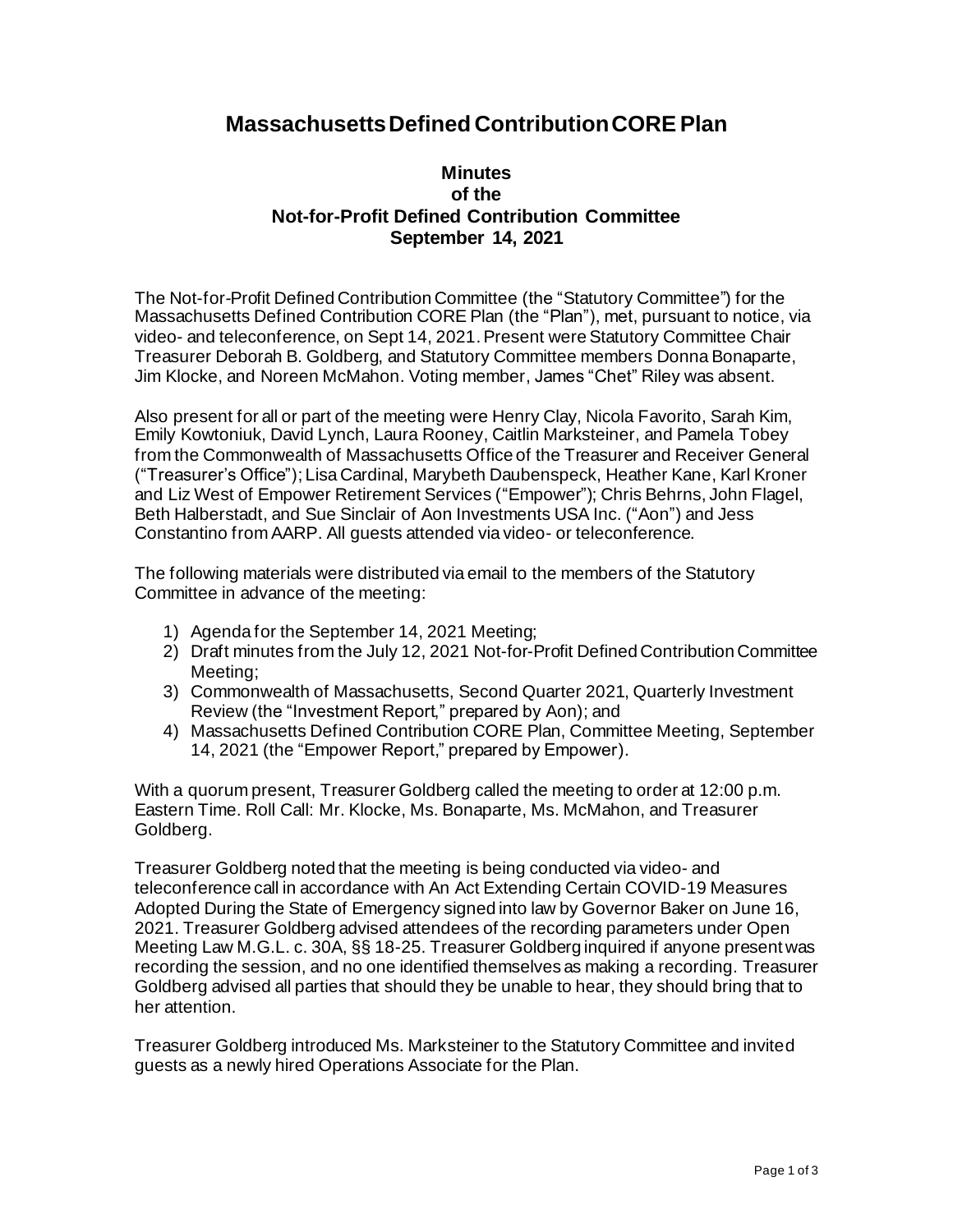The Statutory Committee approved the meeting minutes from the July 12, 2021 meeting on a motion by Ms. Bonaparte, seconded by Ms. McMahon, and then confirmed via roll call: Ms. McMahon, Ms. Bonaparte, Mr. Klocke, and Treasurer Goldberg.

Mr. Behrns directed the Statutory Committee to the Investment Report and presented the report's analysis. He reviewed the state of the overall economy, the domestic and international equity markets, the bond markets, and other capital markets through June 30, 2021. Mr. Behrns reported on the Plan's asset allocation and performance of investments held in the Plan as of June 30, 2021 as compared to benchmarks and other relevant aspects of the funds offered considering the Plan's Investment Policy Statement. He reviewed the management fees for the investments in the Plan, noting that the fees for all investments are below the medians of the applicable peer groups. During the course of the discussion, the Statutory Committee, Mr. Behrns, and Mr. Lynch discussed the advantages of the Plan's custom glidepath for the Target Date funds as compared to static glidepaths available in the investment marketplace.

Ms. Daubenspeck presented the "Executive Summary" of the Empower Report. Mr. Kroner turned to the "Q2, 2021 Plan Review" section and continued the presentation relaying several metrics including asset growth, contribution history, Plan participation and benefit payment transactions for the quarter ending June 30, 2021. Mr. Klocke and Mr. Kroner also discussed how the percentages of assets by asset class compared to performance expectations and to other organizations. Ms. Kane discussed participant behavior related to automatic enrollment including the number of participants who optedout but elected savings rate higher than the Plan's default savings rate, and the number of participants who opted-out of using a savings rate measured as a percentage of pay in favor of a fixed dollar amount per paycheck. Noting that 90% of the active participating employers offer employer contributions, Ms. Kane explained the breakdown of contribution types deposited to the Plan including pre-tax, Roth, employer matching and non-elective contributions. She reviewed metrics related to participants' use of Empower's website, managed accounts, and advice. With respect to the Plan's managed accounts, she provided personalization trends amongst its users. The Statutory Committee and Ms. Kane discussed the differences between managed accounts and advice, and the educational resources available on Empower's website intended to help participants understand the differences between the two services.

Ms. Cardinal presented the "Sales Update" section of the Empower Report, informing the Statutory Committee that 19 new organizations adopted the Plan year-to-date as of this meeting, of which 13 selected plan designs that included an employer contribution. She also noted that 4 of the new adopting employers had previously offered a retirement plan that has or will be transferring assets to the Plan. She cited that the discounted start-up fee for members of the Massachusetts Nonprofit Network continues to be beneficial in both prospecting to and winning new adopting employers but is also the primary barrier preventing interested employers from adopting the Plan. The Statutory Committee and Ms. Cardinal discussed potential options to help interested employers manage the startup fee; Ms. Cardinal agreed to present alternatives, if available, to the Statutory Committee at a later meeting.

Ms. Cardinal analyzed the number of wins based on the Commonwealth of Massachusetts's not-for-profit community with 20 employees or less by sector and geographic region. She discussed the sales pipeline for the Plan and new relationships Empower is building to assist in lead generation.